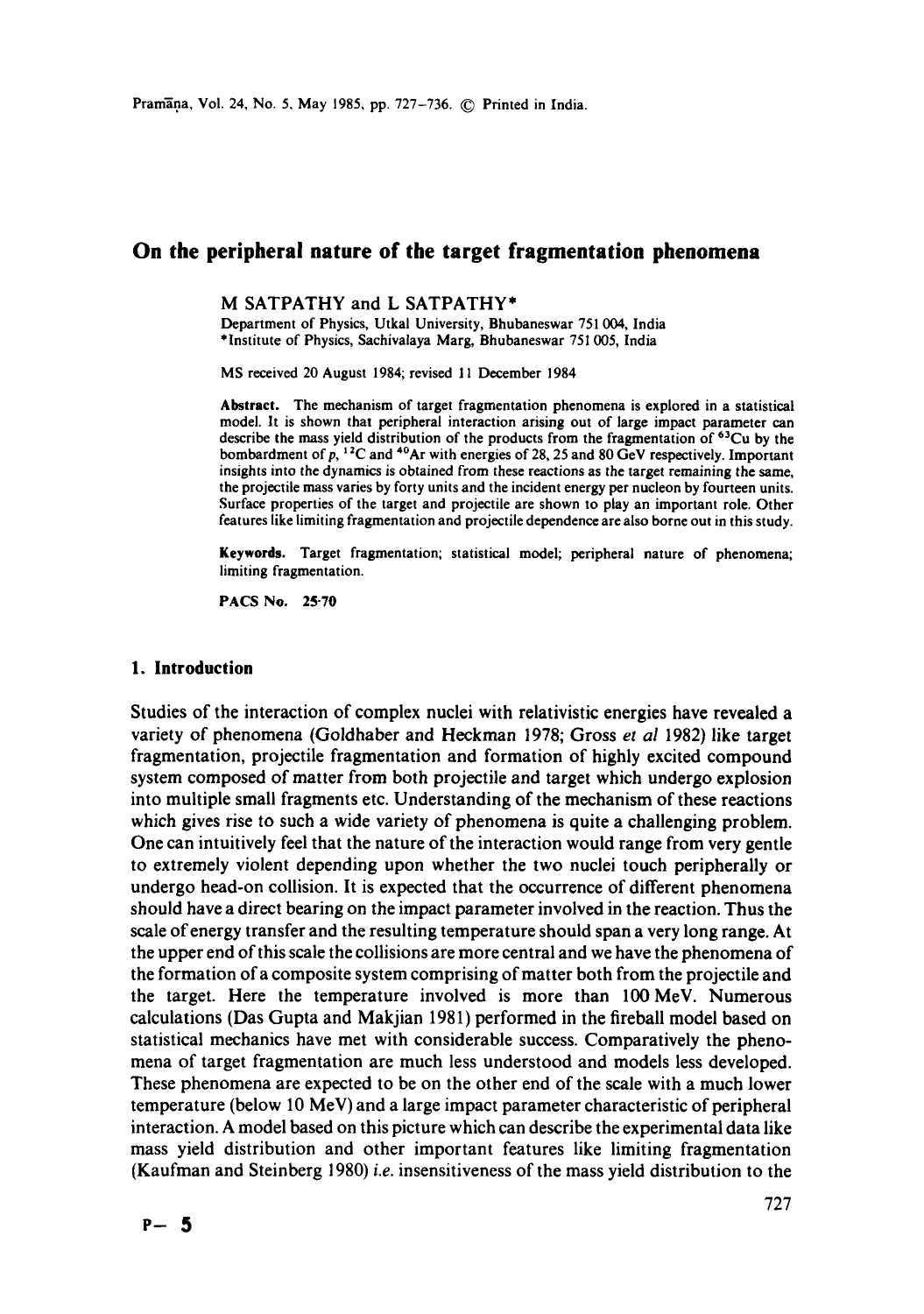incident energy of the projectile when the latter reaches a limiting value would definitely be a step forward. Some models have been proposed (Bowman *et al* 1973; Cumming 1980; Morrissey *et al* 1978; Randrup and Koonin 1981) in the past to account for the different features of these phenomena with varying degrees of success. However, our understanding of the mechanism is far from satisfactory. In this paper, we report our attempt in this regard. We have chosen the three reactions  $p + Cu$ ,  $12C + Cu$  and  $40Ar$ +Cu with 28 GeV, 25 GeV and 80 GeV respectively, which have been studied extensively. These reactions provide a unique opportunity to study the dynamics and gain insight into the mechanism as the target remains the same and the projectile mass varies from 1-40 units and the energy per nucleon of the projectile also varies widely from 2-28 GeV.

Recently we have proposed (Gross *et al* 1982) a statistical model for target fragmentation to describe the mass yield distribution of various reactions. It assumes that the projectile on contact with the target transfers energy which excites the target. After the collision, the excited target decays statistically into fragments of various kinds. In the framework of grand canonical ensemble, treating temperature as a parameter we have described (Gross *et al* 1982) the mass yield distribution observed in a large number of proton-induced reactions. This model had two very important drawbacks: (i) the incident energy and the projectile mass were not input in the model. In reality, the mass yield distribution should be a function of these quantities. By treating temperature as a parameter, the explicit dependence of these two quantities on the energy transfer had been avoided. (ii) The dependence of the mass yield distribution on the impact parameter was not included. To unearth the mechanism of the phenomena from the experimental mass yield distribution, we have tried here to remedy these two defects in our model. We have now succeeded in showing that the peripheral interaction with a large impact parameter (greater than the sum of the half density radii) plays the most crucial role in fragmentation phenomena.

# **2. Theoretical framework and calculations**

In the collision of two complex nuclei, the calculation of energy transfer to the target from first principle is not feasible at the present stage. One has to devise a phenomenological model to determine it. In order to understand qualitatively the feature of limiting fragmentation, we have used a phenomenological expression for energy transfer AE in our recent study (equation 20, Gross *et al* 1982). However, it was not sufficiently realistic as the nuclei were assumed to be spheres of uniform density. The target fragmentation phenomena are likely to originate from peripheral collision, so, the surface property of the nuclei is expected to play an important role. We improve the above expression for  $\Delta E$  by taking into account this element additionally in calculating the energy transfer, which is subsequently used as input in our statistical model to calculate the mass yield distribution. Then the formula for  $\Delta E$  has the following factors:

(i) It is proportional to the kinetic energy per unit volume of the projectile

$$
E_{\text{inc}}^{\text{kin}}/(\frac{4}{3}\pi r_0^3 A_p). \tag{1}
$$
  
So 
$$
\Delta E \propto E_{\text{inc}}^{\text{kin}}/A_p.
$$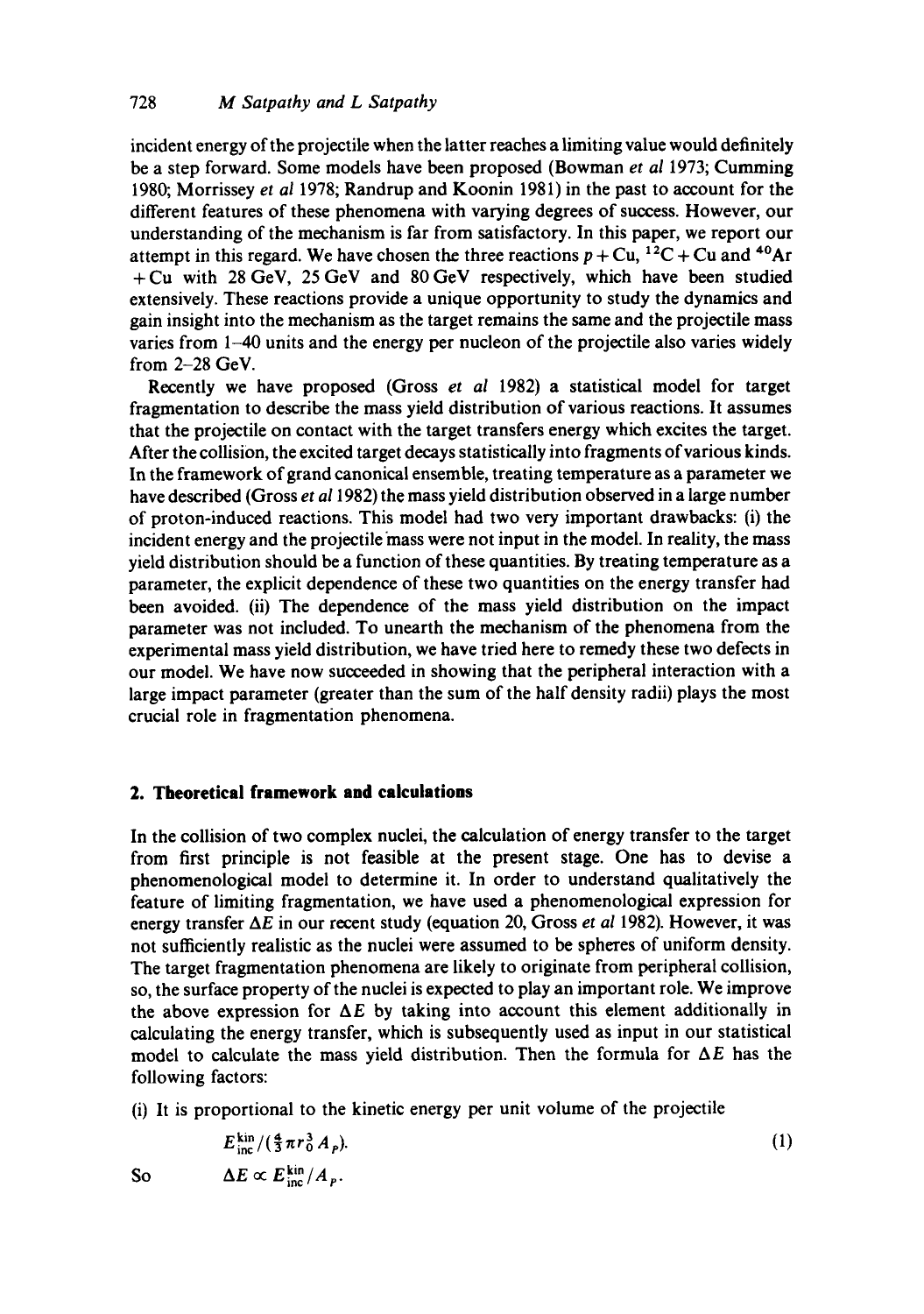(ii) It is proportional to the contact area. As shown in Appendix 1

$$
\Delta E \propto A_T^{1/3} A_P^{1/3} (A_T^{1/3} + A_P^{1/3})^{-1} (1 - \beta^2)^{1/2}.
$$
 (2)

(iii) It is proportional to the contact time between the target and projectile. In Appendix 2 it is shown that

$$
\Delta E \propto A_T^{1/6} \beta^{-1}.
$$

In addition to the above three features which we have considered earlier (Gross *et al*  1981), the more important one which carries the clear signature of the peripheral nature of the reaction is the surface properties of the nuclei. In the above, we have taken the target and projectile to have constant density sharp surface whereas, in reality, the nuclei have fuzzed out density surfaces. This aspect should have a great bearing on the reaction mechanism of the fragmentation phenomena. We consider this feature as follows:

(iv)  $\Delta E$  should be proportional to the combined density profile of the target and projectile at the distance of the closest approach during collision. Taking the standard Wood-Saxon form for the density distribution we can write

$$
\Delta E \propto \frac{\rho_0}{\left\{1 + \exp\left(r_p - R_p\right)/a\right\}} \cdot \frac{\rho_0}{\left\{1 + \exp\left(r_r - R_p\right)/a\right\}} \tag{4}
$$

where  $r_p$  and  $r_\tau$  are the coordinates of the points referred to the centres of the projectile and target as origins respectively.  $R_p$  and  $R_q$  are half density radii and a the diffuseness parameter. For the values of  $r_p$  and  $r_\tau$  relevant to peripheral collision we replace  $r_p$  and  $r<sub>r</sub>$  by their average values

$$
\langle r_p \rangle = (1 + \alpha)R_p
$$
 and  $\langle r_r \rangle = (1 + \alpha)R_r$ ,

where,  $\alpha$  is related to the impact parameter through the relation

$$
b = \langle r_p \rangle + \langle r_r \rangle = R_p + R_T + \alpha (R_p + R_T). \tag{5}
$$

Thus,  $\alpha = -1$  corresponds to the central collision and the positive values of  $\alpha$ correspond to impact parameter larger than the sum of the half density radii of projectile and target. Then averaging the impact parameter amounts to finding out an average value of  $\alpha$  through the relation

$$
\langle \alpha \rangle = \left[ \int_{\alpha_{\rm in}}^{\alpha_{\rm f}} \frac{\alpha \, \mathrm{d}\alpha}{\left\{ 1 + \exp\left(\alpha \, R_{\rm p}/a\right) \right\} \left\{ 1 + \exp\left(\alpha \, R_{\rm p}/a\right) \right\}} \right]
$$

$$
\times \left[ \int_{\alpha_{\rm in}}^{\alpha_{\rm f}} \frac{\mathrm{d}\alpha}{\left\{ 1 + \exp\left(\alpha \, R_{\rm p}/a\right) \right\} \left\{ 1 + \exp\left(\alpha \, R_{\rm p}/a\right) \right\}} \right]^{-1} . \tag{6}
$$

Now collecting all factors, we have

$$
\Delta E = \lambda A_T^{1/2} A_P^{-2/3} (A_T^{1/3} + A_P^{1/3})^{-1} (1 - \beta^2)^{1/2} \beta^{-1}
$$
  
 
$$
\times \{1 + \exp(\langle \alpha \rangle R_P/a) \}^{-1} \{1 + \exp(\langle \alpha \rangle R_T/a) \}^{-1} E_{\text{inc}}^{\text{kin}}.
$$
 (7)

We use the standard value  $0.54$  fm for the diffuseness parameter  $a$ . Thus to calculate the energy transfer  $\Delta E$  through (7) for any reaction, we have to know the value of the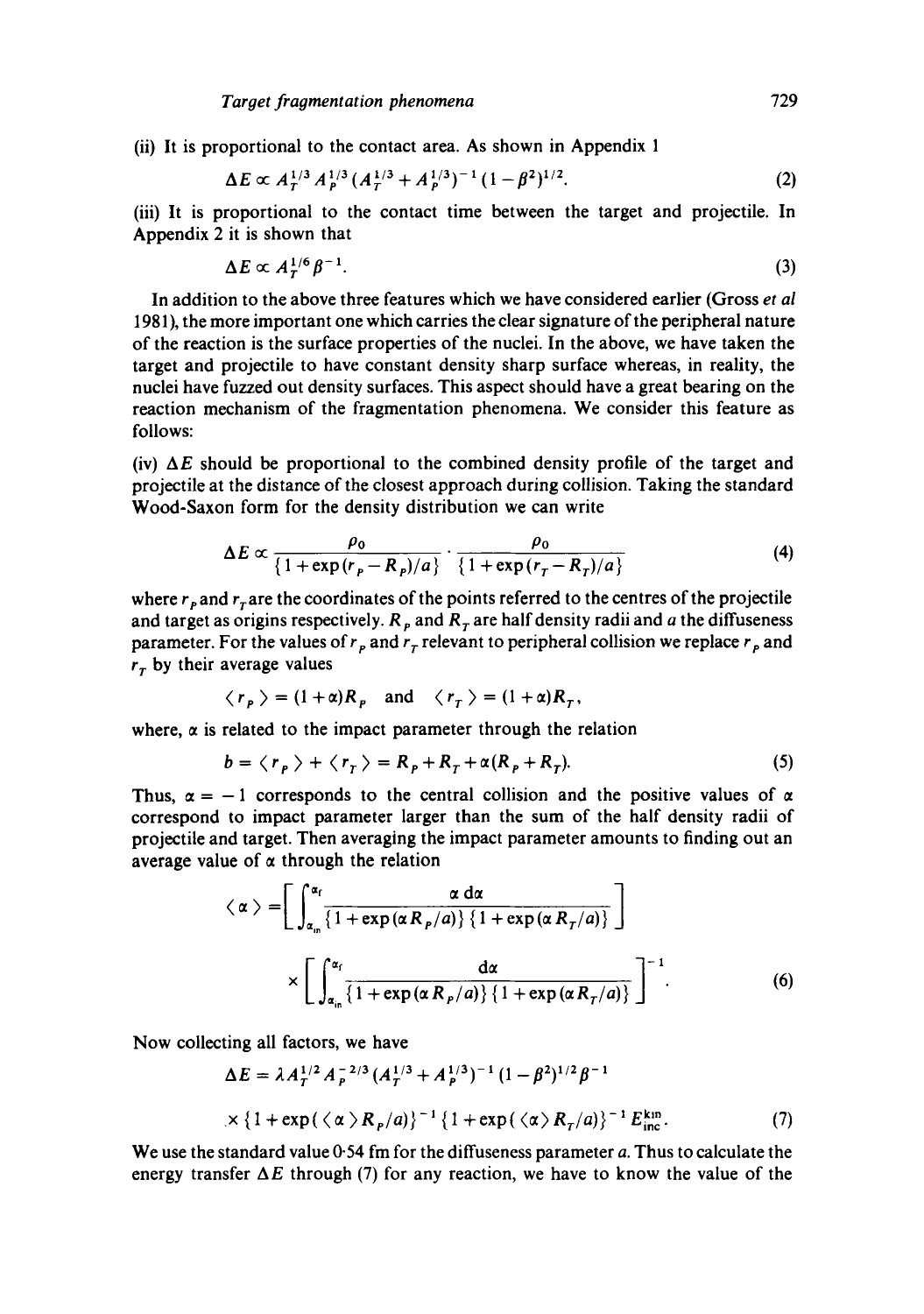parameter  $\lambda$  and also an average value  $\langle \alpha \rangle$  which we determine by the use of experimental mass yield distribution as described below.

We use our statistical model proposed earlier (Gross *et a11982)* to get the mass yield distribution. In this model we worked in the grand canonical ensemble and determined the chemical potentials  $\mu_n$  and  $\mu_n$  for proton and neutron respectively by taking into account the charge and baryon number conservation. Since we had no way of knowing the energy of the excited target, we had treated temperature as a parameter whose value was determined by fitting with the experimental mass yield distribution (equations (7) and (8) of Gross *et al* 1982). We had followed this procedure in our previous publication (Gross *et al* 1982). However, once the temperature  $T$  of the decaying target is thus determined, we can calculate the energy transfer from the standard relation

$$
\Delta E = -\frac{\partial}{\partial \beta} \ln \xi (\mu_p, \mu_n, \beta), \tag{8}
$$

where,  $\beta = 1/kT$  and  $\xi$  is the grand partition function. The excitation energy  $\Delta E$  so determined is used in (7) to get the value of  $\lambda$  and also to estimate  $\langle \alpha \rangle$ .

The result of a detailed study of averaging over  $\alpha$  which is also equivalent to the averaging over the impact parameter b is presented in table 1 for the reaction <sup>12</sup>C + <sup>63</sup>Cu.  $\alpha_{in}$  and  $\alpha_f$  are the initial and final values of  $\alpha$  used in the integration (equation (6)) and  $b_{in}$  and  $b_f$  are the corresponding impact parameters.  $\rho_{in}^c$  and  $\rho_f^c$  are the corresponding initial and final densities of the combined density profile in the intersection plane when the two nuclei are at the closest approach during collision. These quantities are presented in percentage of the central nuclear density  $\rho_0$ . The first column gives the sum of the half density radii of the projectile and target. In the first three rows we have presented the results where the initial combined density  $\rho_{in}^c$  is kept constant at 5% and the final density varies from 84 to 92%,  $\langle \alpha \rangle$  and b change somewhat significantly. In the last three rows we have presented the results where the final density is kept fixed at 86% and the initial density varies from 5 to 15%. We find that  $\langle \alpha \rangle$  and  $\langle b \rangle$  have hardly changed. These two sets show that averaging over  $\alpha$ which is equivalent to the averaging over b is sensitive to  $\alpha_f$  (more central collision). The values of the two parameters  $\langle \alpha \rangle$  and  $\lambda$  (equation (7)) were determined consensually to be 0.14 and 1.032 respectively from the experimental mass yield distribution of the above three reactions. The sensitivity of  $\langle \alpha \rangle$  (correspondingly of b) to the mass yield distribution in a representative case like  ${}^{12}C + Cu$  is discussed later.

In our statistical model we calculate the multiplicity  $\langle n_i \rangle$  of fragment *i* (equation (7) of Gross *et al 1982*) which is subsequently used to determine the cross-section  $\sigma_i$ 

| $R_c + R_c$ | $\alpha_{in}$ | $\alpha_{\rm f}$ | $\rho_{\rm in}$<br>$\binom{9}{2}$ | ρŕ<br>$\binom{9}{2}$ | $b_{in}$<br>$(f_m)$ | b,<br>$(f_m)$ | $\langle \alpha \rangle$ | $\langle b \rangle$<br>(fm) | $(\langle \alpha^2 \rangle - \langle \alpha \rangle^2)^{1/2}$ |
|-------------|---------------|------------------|-----------------------------------|----------------------|---------------------|---------------|--------------------------|-----------------------------|---------------------------------------------------------------|
| 6.89        | 0.05          | 0.62             | 5                                 | 84                   | 7.26                | $11 - 15$     | 0.151                    | 7.93                        | 0.088                                                         |
|             | 0.04          | 0.62             | 5                                 | 88                   | 7.16                | $11-15$       | 0.140                    | 7.85                        | 0.089                                                         |
|             | $0 - 03$      | 0.62             | 5                                 | 92                   | $7-08$              | $11 - 15$     | 0.130                    | 7.79                        | 0.089                                                         |
|             | $0-05$        | 0.62             | 5                                 | 86                   | 7.21                | $11 - 15$     | 0.145                    | 7.89                        | 0.089                                                         |
|             | $0 - 05$      | 0.50             | 10                                | 86                   | 7.21                | $10-32$       | 0.143                    | 7.88                        | 0.084                                                         |
|             | 0.05          | $0-42$           | 15                                | 86                   | 7.21                | 9.82          | 0.140                    | 7.86                        | 0.079                                                         |

**Table 1.** Impact parameter averaging in the reaction  ${}^{12}C + {}^{63}Cu$ .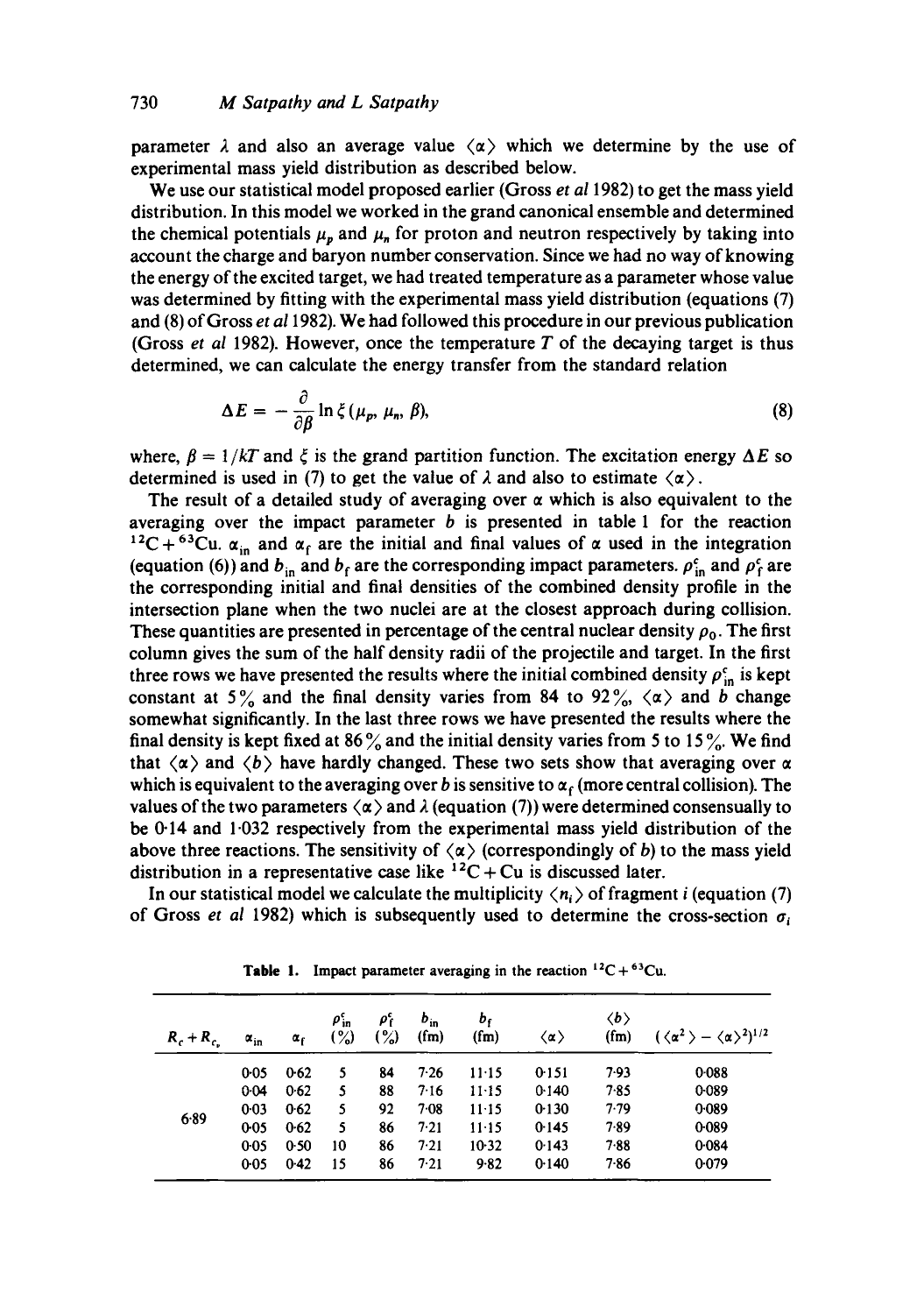through the relation

$$
\sigma_i = \langle n_i \rangle \sigma_{\rm F}^{A_P, A_i}
$$

where,  $\sigma_1^{\mu}$ <sup>p,  $4\tau$ </sup> is the total fragment cross-section. Cumming *et al* (1978) estimated that the total fragmentation cross-section is about 70% of the total inelastic cross-section. Heckman *et al* (1978) used the following empirical parametrization for total inelastic cross-section

$$
\sigma_{\text{in}}^{A_P A_T} = \pi r_0^2 \left[ (A_P^{1/3} + A_T^{1/3}) - b(A_P^{-1/3} + A_T^{-1/3})^2 \right],\tag{9}
$$

with  $r_0 = 1.36$  and  $b = 0.75$ . For <sup>12</sup>C + Cu the total inelastic cross-section has been experimentally measured (Heckman *et al* 1978) to be  $1730 \pm 36$  mb. This is comparable with the empirical value of 1922 mb of Heckman *et al* (1978) computed through (9). For total fragmentation cross-section we have used the same parametrization as (9) with  $r_0 = 1$ <sup>-1</sup> and  $b = 1$ <sup>-1</sup>. With these values we obtain  $\sigma_f^{A_P, A_T}$  for  $^{12}C + ^{63}Cu$  to be 1150 mb which is about 67% of the total inelastic cross-section. Thus our estimation of  $\sigma_r$  is reasonable.

#### **3. Results and discussion**

The energy transfers  $\Delta E$  and the temperatures T obtained in our study for the three reactions are presented in table 2. The mass yield distributions for the three reactions are compared with the experimental data in figure 1. The agreement is very satisfactory. We find from table 2 that the energy transfers and the temperatures in all the three reactions are quite similar. This gives rise to similar values of multiplicity  $\langle n_i \rangle$  in our statistical model calculation. Thus the values of fragmentation cross-section obtained using (9) differ from one another through  $\sigma_f^A$ . Thus the larger cross-section for <sup>40</sup>Ar ions over that of proton is solely due to increased total reaction cross-section of the former compared to the latter. Cumming *et al* (1978) from their analysis of experimental data had anticipated this very interesting feature of the reaction mechanism. The present calculation clearly bears this out.

In figure 2, we have presented the density profile of the  $Ar + Cu$  system at closest approach which emerged from our study. As pointed out earlier, we have taken  $\langle \alpha \rangle$ equal to  $0.14$  for all the three reactions. This gives rise to an impact parameter of  $9.27$  fm. This is larger than the half density radii of 8.14 fro. Cumming *et al* (1978) studied the

**Table** 2. Summary of the statistical model calculation in the three reactions.  $\Delta E$  and  $T$  are the energy transfer to the target and its temperature.  $\mu_p$  and  $\mu_n$  are the proton and neutron chemical potentials.

| Reaction              | Incident<br>energy<br>(GeV) | $\Delta E$ (MeV) | T(MeV) | μ,        | μ,       |
|-----------------------|-----------------------------|------------------|--------|-----------|----------|
| $p+$ <sup>63</sup> Cu | 28                          | 156.45           | 4.80   | $-12.366$ | $-8.533$ |
| $^{12}C + ^{63}Cu$    | 25                          | 169.90           | 4.99   | $-12583$  | $-8.508$ |
| $^{40}Ar + ^{63}Cu$   | 80                          | 170.30           | 5.00   | $-12.594$ | $-8.507$ |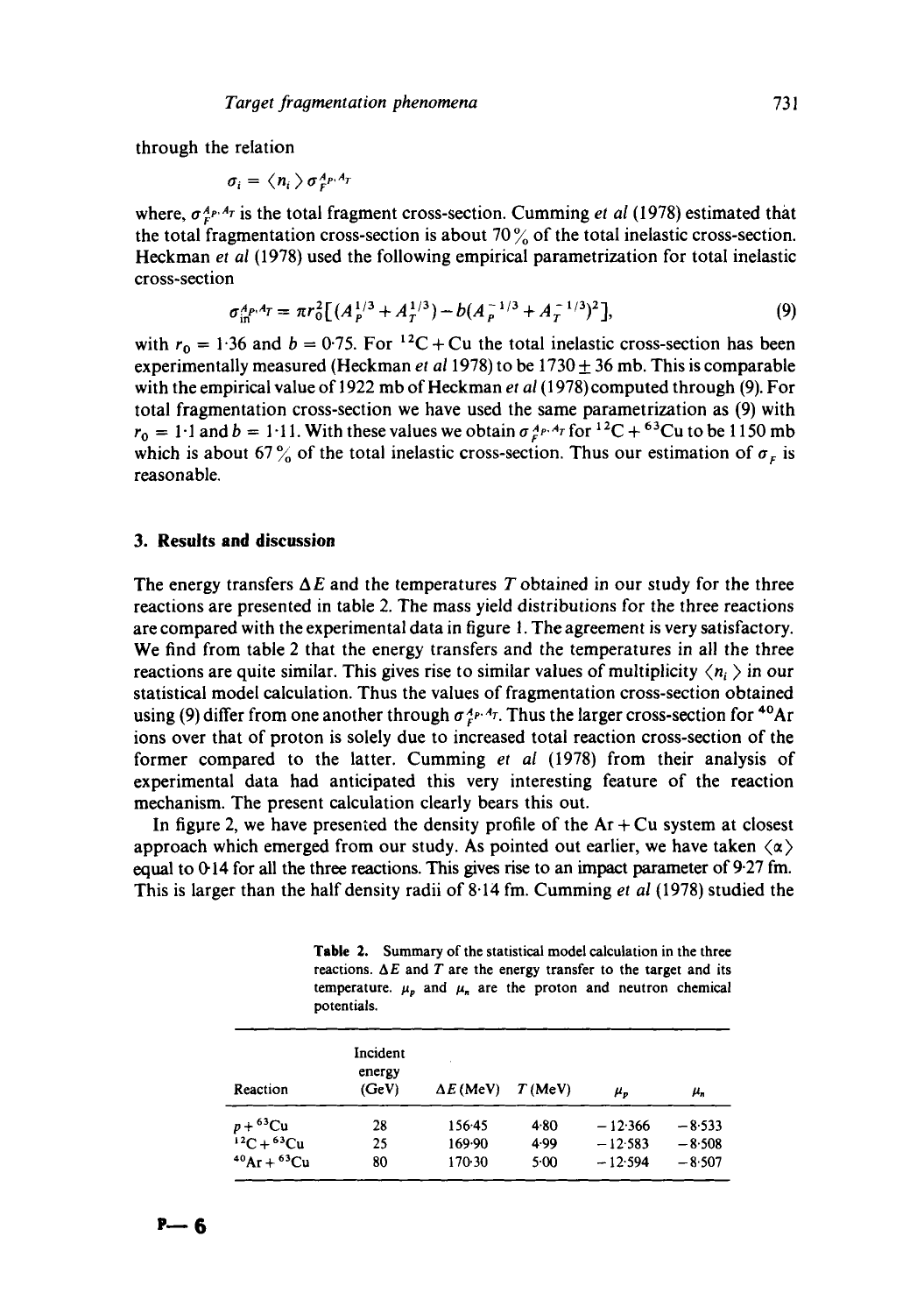

**Figure** !. Calculated limiting mass yield distribution for fragmentation of Cu **target.** The histograms are for 28 GeV p, 25 GeV <sup>12</sup>C and 80 GeV <sup>40</sup>Ar projectiles. Data (solid dot) taken from Cumming *et al* (1978).



**Figure 2.** Nuclear density distribution at closest approach for  ${}^{40}Ar + {}^{63}Cu$  reaction **showing the peripheral nature of the interaction.** 

impact parameter dependence of this reaction following a phenomenological model of Barshay *et al* (1975). They found that an impact parameter equal to 8.2 fm would make the largest contribution to  $\sigma_R$ . On this basis, they expect that the most effective impact parameters which would contribute to the fragmentation process are larger than the half density radii. The present calculation clearly confirms their expectation. In fact, we have tried to fit the mass yield distribution of these reactions with a lower value of  $\langle \alpha \rangle$ *i.e.* by including impact parameter lower than 9.27 fm and we find that we cannot succeed. In figure 3 we have demonstrated the dependence of mass yield distribution on the impact parameter for the reaction  ${}^{12}C + Cu$ . The solid line is the result obtained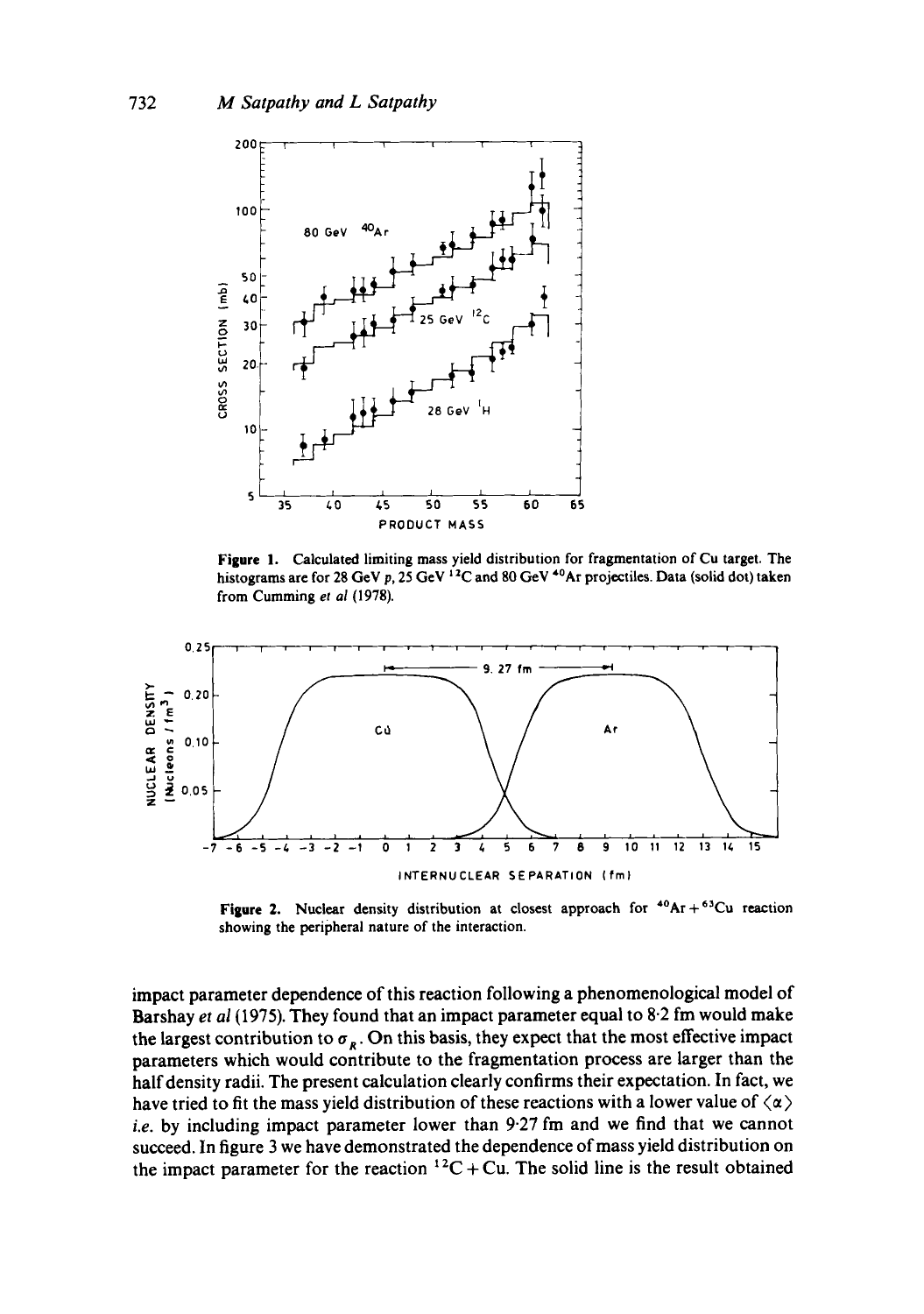

**Figure 3.** Impact parameter dependence of the mass yield distribution of  $^{12}C + ^{63}Cu$ reaction.

with  $\langle \alpha \rangle = 0.14$  which corresponds to  $b = 7.86$  fm. This agrees well with experiment. The dotted and dash-dotted histograms are obtained with smaller and larger impact parameters of 7.2 and 8"3 fm respectively. It can be seen that in the case of the former which corresponds to a more central collision, the mass yield distribution is widely different from the experiment. A measure of the range of impact parameter which contributes towards the process is given by  $({\langle \alpha^2 \rangle - {\langle \alpha \rangle}^2})^{1/2}$ . Their values are presented in table 1 which corresponds to a spread of about 0.5 fm.

### **4. Conclusion**

We have attempted to develop a semi-phenomenological model, in which given the projectile, target and the incident energy, the mass yield distribution arising out of target fragmentation can be calculated. Considering the complexity of the problem, the present success shows that our attempt is a step forward and provides encouragement for further study. It is shown that target fragmentation mainly originates from peripheral interaction with an impact parameter larger than the sum of the half density radii. Further it is shown that the projectile dependence of the cross-section solely comes from the total reaction cross-section. Clearly more extensive studies are needed to establish these features of the dynamics.

#### **Acknowledgement**

The authors thank Prof. D H E Gross of Hahn-Meitner Institute of Berlin for discussion and reading of the manuscript. This work is partly supported by a grant from Department of Atomic Energy, Government of India.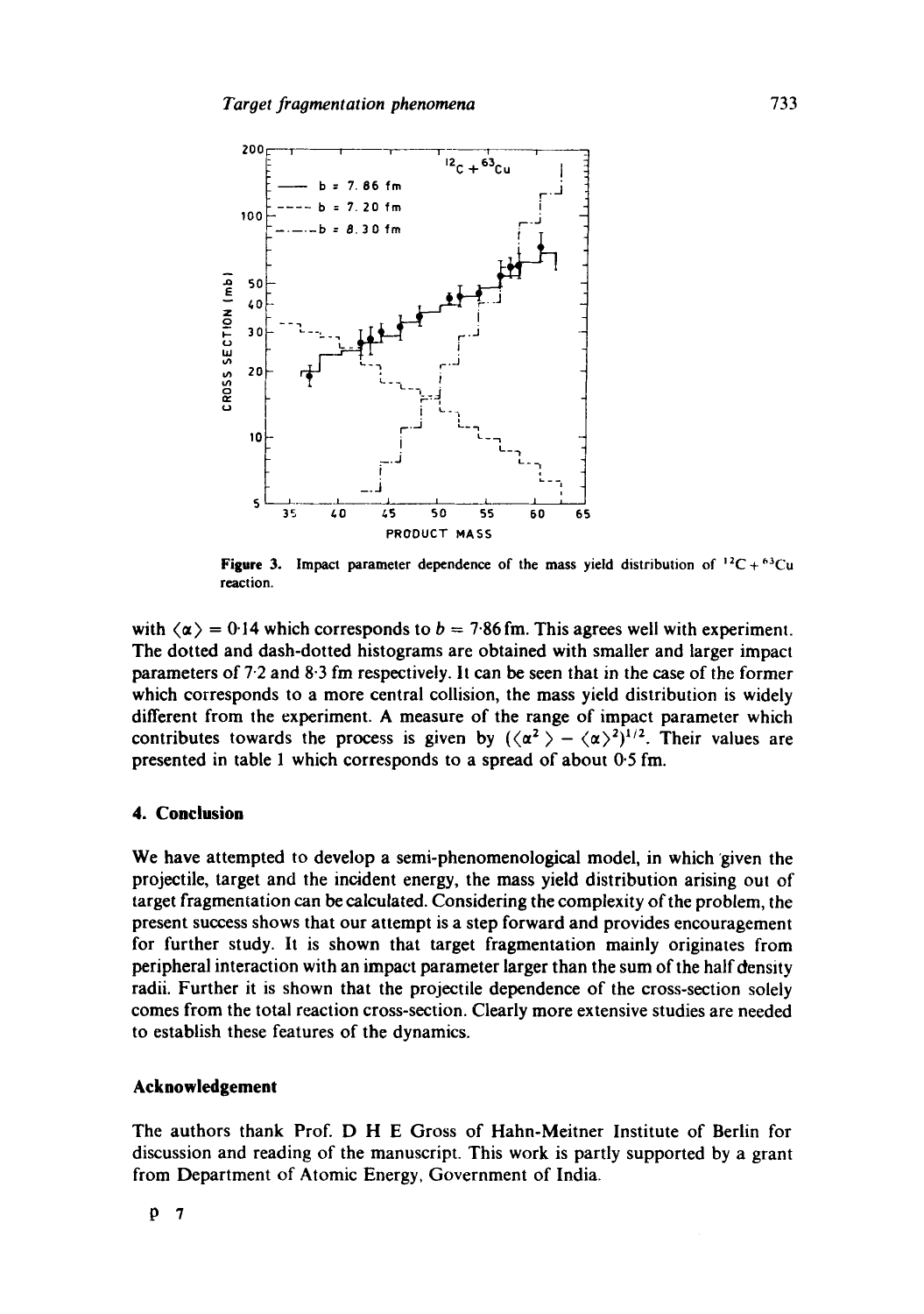## **Appendix 1**

### **Dependence of energy transfer on contact area**

The energy transfer is proportional to the contact area between the target and the projectile. In zeroth order approximation we consider the projectile and target nucleus as spheres of radii R<sub>P</sub> =  $r_0 A_{P}^{1/3}$  and R<sub>T</sub> =  $r_0 A_{T}^{1/3}$  respectively. The geometry is shown in figure 4 in which the distances  $AQ$ ,  $QP$  and  $PR$  are called x, y and D respectively. We assume the depth of overlap (from surface to surface along the line connecting the two centres perpendicular to the beam axis)  $D$  roughly to be a constant with  $D \leq \min(R_P, R_T)$ . Thus the collision is supposed to be somewhat peripheral in nature. The area of contact is taken to be  $\pi x^2$ . From the figure it can be seen that

$$
R_T^2 - (R_T - y)^2 = x^2,
$$
 (A1)

$$
R_p^2 - \{R_p - (D - y)\}^2 = x^2. \tag{A2}
$$

From  $(A1)$  and  $(A2)$  y is obtained as

$$
y = \frac{D(2R_P - D)}{2(R_T + R_P - D)}.
$$
 (A3)

Equation (AI) can be written as

$$
x^2 = y(2RT - y).
$$

Using (A3) for y and neglecting the term in  $D^2$  we obtain

$$
x^2 = \frac{2R_p R_{\tau} D}{(R_{\tau} + R_p)}.
$$

As seen from the rest frame of the target, the projectile will suffer Lorentz contraction in the direction of motion. This relativistic effect is taken into account by multiplying by the usual factor  $(1 - \beta^2)^{1/2}$ . Hence the energy loss  $\Delta E$  can be written as

$$
\Delta E \propto A_T^{1/3} A_P^{1/3} (A_T^{1/3} + A_P^{1/3})^{-1} (1 - \beta^2)^{1/2}.
$$



Figure 4. Geometry of the collision of two nuclei. The circles with radii  $R<sub>T</sub>$  and  $R<sub>p</sub>$  represent the target and projectile nuclei respectively.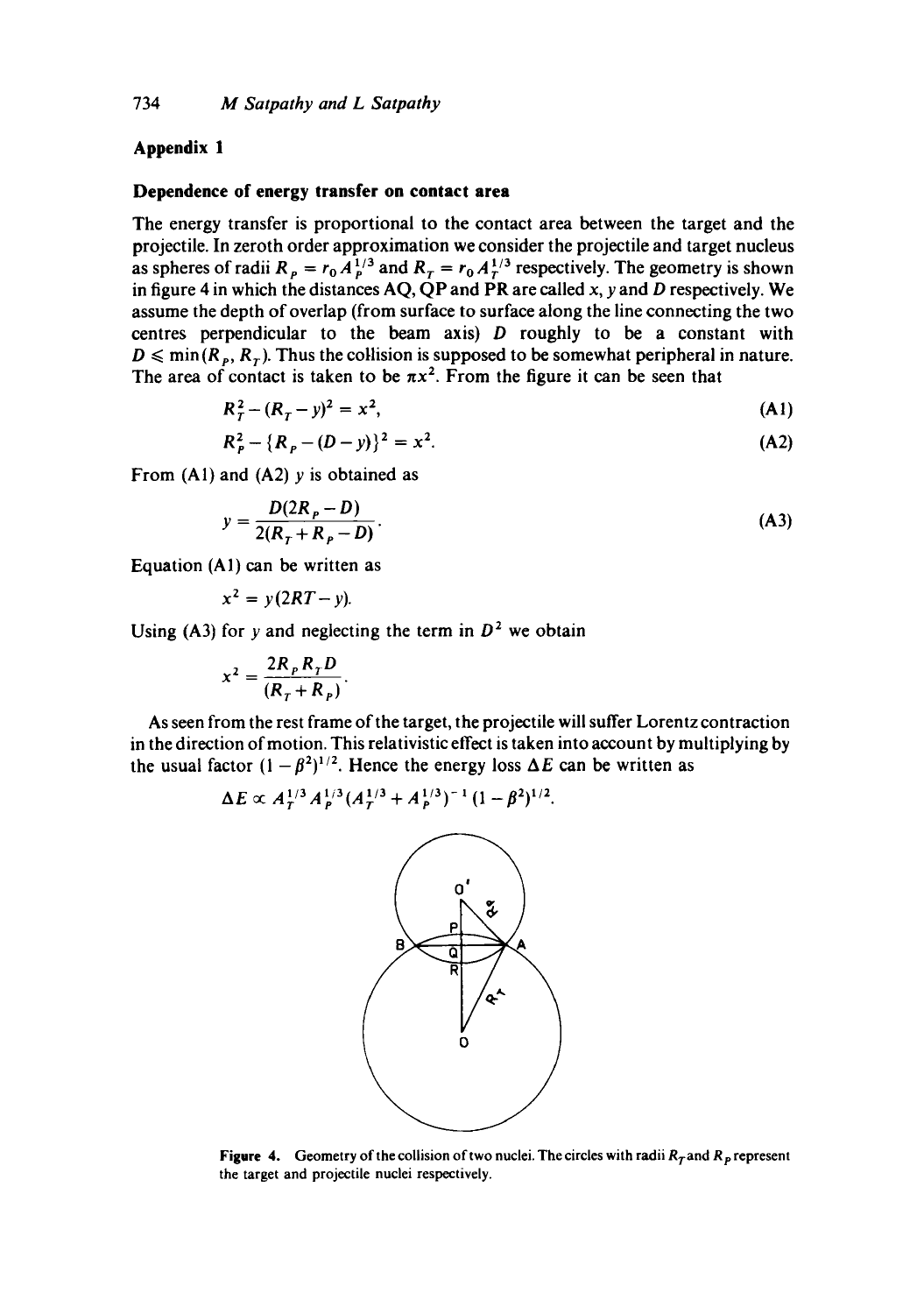

Figure 5. a. Target nucleus T at rest and projectile nucleus P Lorentz contracted due to motion, b. Contact between target and projectile. Trepresents the target nucleus and AB **the**  contact path followed by projectile.

#### **Appendix 2**

# **Dependence of energy transfer on contact time**

The contact time is the duration during which the projectile and the target remain in contact. Because of Lorentz contraction, the projectile will appear like a disc in the rest frame of the target as shown in figure (5a). The dimension of the target will predominantly determine the contact time. This is exactly true in the case of limiting fragmentation. As shown in figure (5b), the contact time can be taken to be equal to  $AB/v$  where v is the velocity of the projectile. From figure (5b).

$$
AB = 2[R_T^2 - (R_T - D)^2]^{1/2},
$$
  
= 2[2R\_TD]^{1/2}.  
So 
$$
\Delta E \propto [2R_T D]^{1/2} \beta^{-1}.
$$

Taking the collision to be predominantly peripheral in nature and assuming  $D$  to be roughly a constant as before one obtains

$$
\Delta E \propto A_T^{1/6} \beta^{-1}.
$$

# **References**

Barashay C B, Dover C B and Vary J P 1975 *Phys. Rev.* CII 360 Bowman J D, Swiatecki W J and Tsand C F 1973 LBL Report 2908 Cumming J B, Haustein P E, Raith T J and Virtes (3 J 1978 *Phys. Rev.* C17 1632 Cumming J B 1980 *Phys. Rev. Lett. 44* 17 Das Gupta S and Makjian A 1981 *Phys. Rep.* 72 131